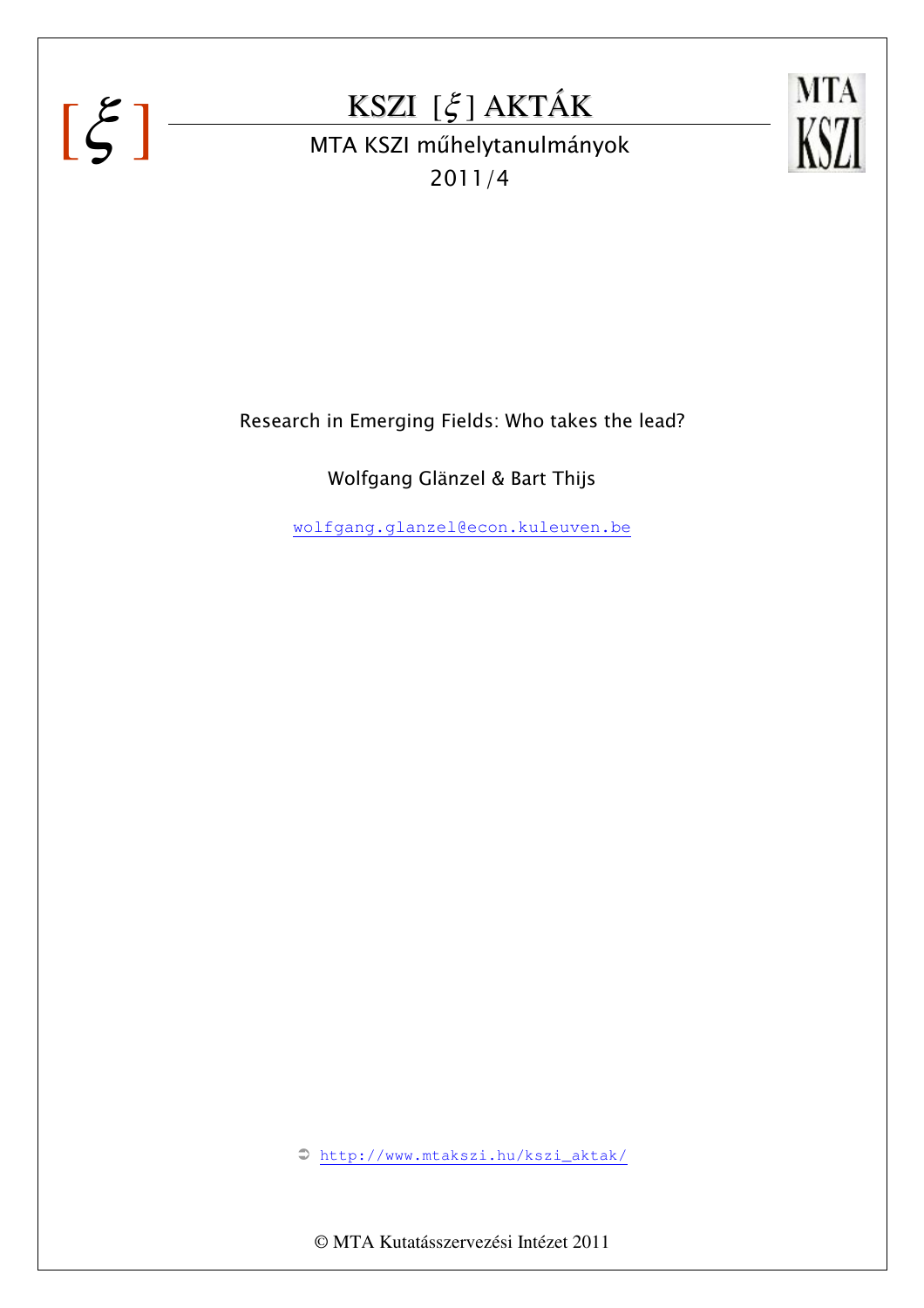## Research in Emerging Fields: Who takes the lead?

WOLFGANG GLÄNZEL<sup>1,2</sup>, BART THIJS<sup>2</sup>

*Centre for R&D Monitoring (ECOOM) and Dept. MSI, Katholieke Universiteit Leuven, (Belgium) Institute for Research Policy Studies, Hungarian Academy of Sciences, Budapest (Hungary)*

#### ABSTRACT

In the present piece we study research performance and collaboration of the European Union and the most active countries in emerging topics that have been identified in a dynamic cluster analysis of selected Web of Science Subject Categories in the period 1999-2008.

#### 1. INTRODUCTION

The US-EU race for world leadership in science and technology has become a favourite topic in both the US (e.g., Shelton and Holdridge, 2004) and Europe already long before the last EU extensions in 2004/2007 (e.g., REIST-2, 1997, REIST-3, 2003, Dosi et al., 2005). In Europe, more generally, competition and collaboration among the three world leaders in science and technology, the so-called 'triad' USA, EU and Japan, has come into the focus of interest. However, the spectacular growth of the emerging economies (cf. Zhou and Leydesdorff, 2006, Glänzel et al., 2008) have made this model obsolete. China's appearance among the world's leading nations has not only challenged the Triad but moved the centre of gravity in science and technology further towards the Far East. This development has already measurable effect on the balance of power as reflected by scientific production and patenting activity (cf., Glänzel et al., 2008, Rousseau, 2008). The economic growth of countries in other world regions contribute to the global changes in the scientific and technological landscape as well, although this development is somewhat overshadowed by the breath-taking growth of the economies in the Far East (Zanotti, 2002, Zitt et al., 2006, Glänzel, 2008). Several important macro-studies were placed in a broader economic context (e.g., May, 1997, King, 2004) and, therefore, based on an all-fields-combined approach that provides a somewhat undifferentiated picture concerning a nation's particular contribution to what is considered 'hot' or future-oriented in science and technology. In the present study we attempt to analyse the outcomes of a recent project that aimed at the identification of emerging topics within scientific disciplines with significant growth patterns in order to detect national contributions to these emerging disciplines and topics. Methodology will be based on previous results, above all on a recent study by Glänzel and Thijs (2012). As examples, four topics, one each from four different disciplines, have been selected. Two questions are of particular interest. Firstly, do the examples tell us anything about Europe's particular activity and competitiveness in the emerging research topics, and, secondly, what is the role of emerging economies in these disciplines with special regard to China, India and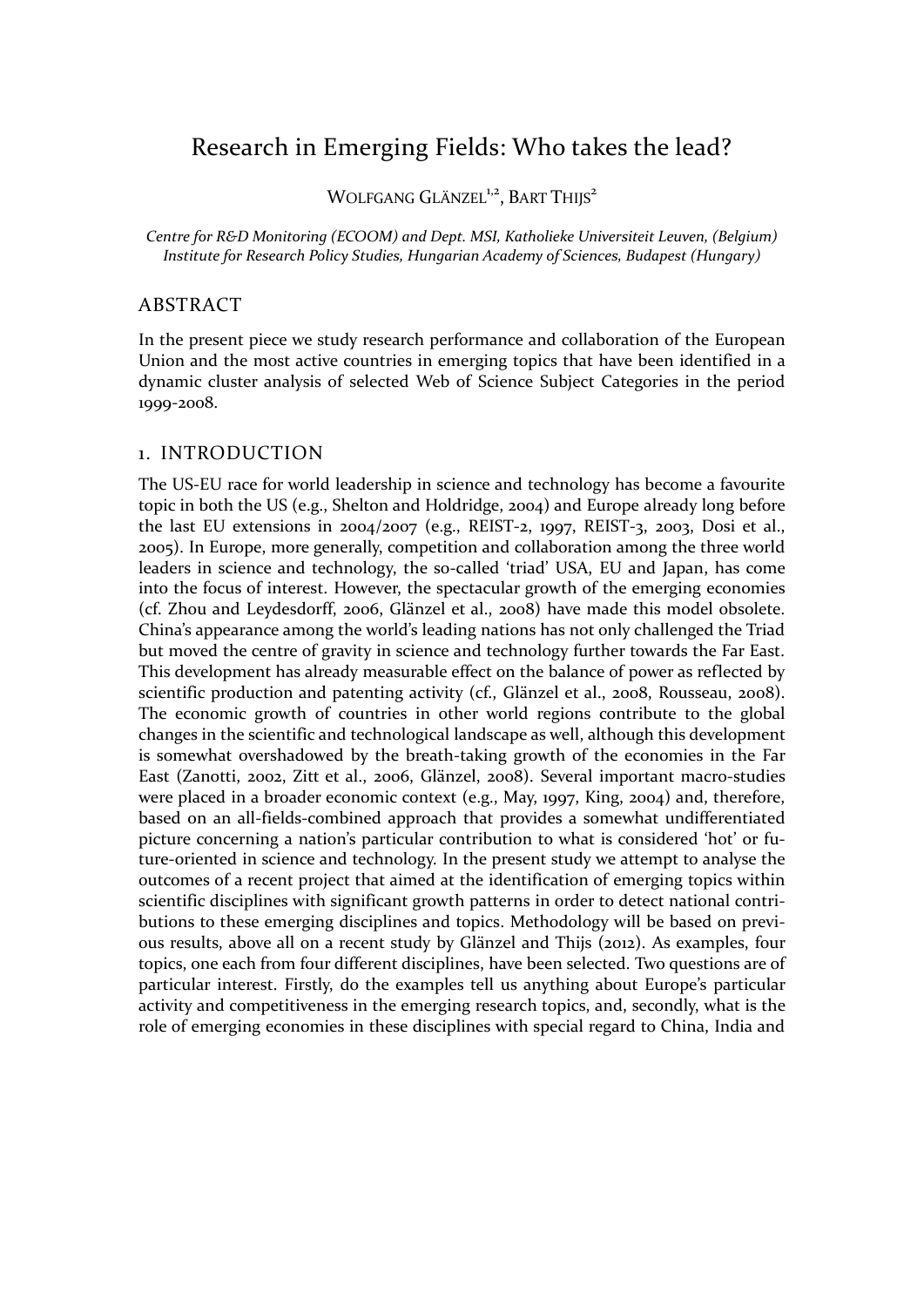Brazil? In order to answer these questions, scientometric standard tools for the analysis of publication activity, citation impact and co-publication analysis are applied to the selected topics.

#### 2. DATA SOURCES AND DATA PROCESSING

The study is based on bibliographic data extracted from Thomson Reuters' Web of Science (WoS) database. All documents recorded as articles, proceedings papers or reviews indexed in the period 1999–2008 have been taken into account. The papers were assigned to countries based on the corporate address given in the by-line of the publication. All countries indicated in the address field have thus been taken into account. A full counting scheme is applied, that is, papers are assigned to each country appearing in the list of corporate addresses without fractionation. This implies that a share of *x*% in the world total means, that this percentage of papers has at least one (co-)author from the country in question. Since the period 1999–2008 is studied, all counts for the 15 member countries of the EU according to its constitution prior to 2004 have been counted. Duplicates caused by internal collaboration among member countries of the EU15 have been removed to avoid double counting for this world region. For the analysis of international collaboration, co-authorship links of the most active countries were broken down by country pairs and used Salton's measure was used as an indicator of collaboration strength. For the hybrid text- and citation-based cluster analysis, the reference lists of all document pairs have been processed to obtain the strength of bibliographic coupling, while the textual component is based on term frequencies. Terms have been extracted from titles and abstracts, where keyword phrases have been kept, terms have been stemmed and stop words have been removed. Both the textual and the link component have been combined into a joined similarity measure as described by Glänzel and Thijs (2011a).

### 3. CONCISE SUMMARY OF METHODOLOGY

The idea of combining citation-link and text based approaches aimed at pronouncing the advantages of the two components and, at the same time, at reducing the by-effects of their shortcomings (cf. Braam et al., 1991a, b, Zitt and Bassecoulard, 1994). The combination of the two methods also makes it possible to cluster documents whenever citation links are weak or even missing. This feature is, above all, important in the applied sciences, most fields of the social sciences and in the humanities. Four WoS Subject Categories with striking growth patterns have been selected from the applied and social sciences. These disciplines are *environmental sciences*; *energy & fuels; public, environmental & occupational health* and *biomedical engineering*. In a first step, these disciplines have undergone a cluster analysis in two different not overlapping periods. The clustering resulted in 6–9 topics each per field and period.

In a second step, "core documents" (Glänzel and Czerwon, 1996) have been used to label clusters and to describe their content (Glänzel and Thijs, 2011a). By definition,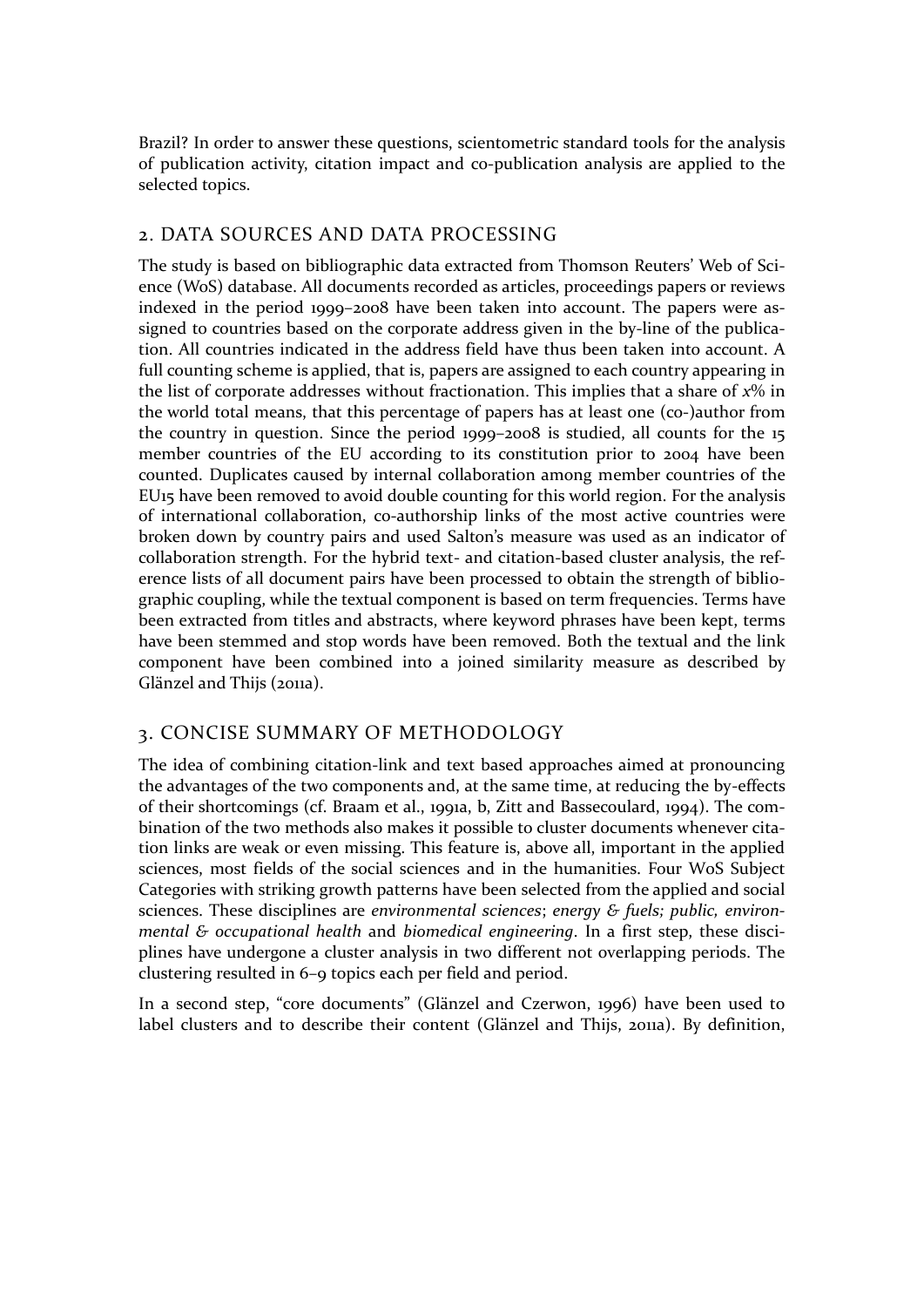core documents are those documents that have strong (hybrid text-citation) links with many other documents in the field. They can also be used to create links between clusters of the different time periods (Glänzel and Thijs, 2011b) and thus to identify emerging topics, which are expected to have already reached a certain critical mass, to form (more or less) coherent clusters, and to still have strong links to their "mother fields". Three particular cases are considered to indicate such new, emerging topics.

- (I) Existing cluster with an exceptional growth with regard to the second period,
- (II) Completely new cluster with its root in other clusters in the previous period and
- (III) Existing cluster with a topic shift in the new time period.

The identified topics are then validated by experts and further analysed using bibliometric methods. A set of scientometric standard indicators is used for this analysis. This set was first described in detail by Braun et al. (1985). The factual citation impact is expressed by the Mean Observed Citation Rate (MOCR), and an expected citation impact is based on the citation impact of the journals where the papers have been published. Its mean value, calculated over individual papers, is called Mean Expected Citation Rate (MECR). The ratio MOCR/MECR, called Relative citation Rate (RCR), is used to express the relation of the two values. The disciplines and topics are relatively narrow and homogeneous so that further field-normalisation is not necessary. All citation indicators are calculated on the basis of a 3-year citation window beginning with the publication year. An example for the structural-evaluative domain studies was prepared, for instance, for the field of bioinformatics (Glänzel et al., 2009).

### 4. RESULTS

#### *4.1. Environmental sciences*

The first Subject Category we analysed is environmental sciences. The number of clusters increased from six in 1999–2001 to eight in the second period (2008). One of the new clusters has been labelled "nano pollution". This cluster comprises 3533 documents and represents 12.6% (i.e., ca. 1/8) of the discipline. The topic, which can be considered to be of Type II according to the above typology, can be described, e.g., by the following core documents (data sourced from Thomson Reuters Web of Knowledge).

- On colloid retention in saturated porous media in the presence of energy barriers: The failure of alpha, and opportunities to predict eta
- The significance of heterogeneity on mass flux from DNAPL source zones: An experimental investigation
- C-60 colloid formation in aqueous systems: Effects of preparation method on size, structure, and surface, charge
- Individual and mixture effects of selected pharmaceuticals and personal care products on the marine phytoplankton species Dunaliella tertiolecta
- Nanomaterials as possible contaminants: the fullerene example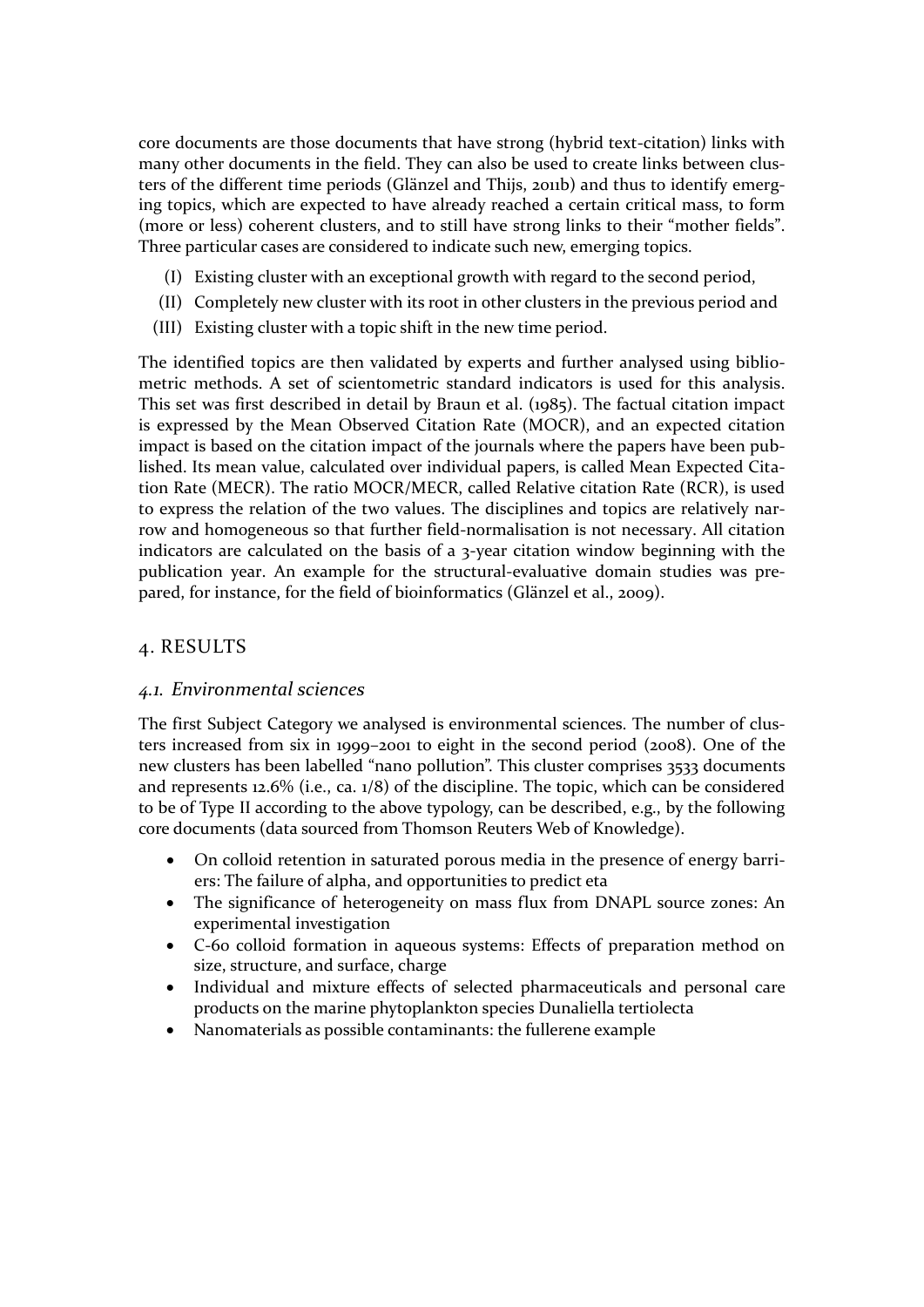- Exploring e-waste management systems in the United States
- Influence of electrolyte species and concentration on the aggregation and transport of fullerene nanoparticles in quartz sands
- Toxicity of aqueous fullerene in adult and larval Fundulus heteroclitus
- Effects of particle composition and species on toxicity of metallic nanomaterials in aquatic organisms
- Precise and Accurate Compound Specific Carbon and Nitrogen Isotope Analysis of Atrazine: Critical Role of Combustion Oven Conditions

The scientometric indicators for the most active countries in the discipline and the topic are presented in Table 1. In this case, the overall picture of the topic by and large mirrors that of the discipline. Roughly one third of all papers have an author in the EU, the share of the US lies only slightly above one fourth. China is with about 10% by far the most active country after the US. The larger EU activity is somewhat contrasted by a lower citation impact as compared with that of the USA.

| Country      |               |              | ISI Category (N=27961) |             |            | <b>Topic</b> (N=3533) |              |             |             |            |
|--------------|---------------|--------------|------------------------|-------------|------------|-----------------------|--------------|-------------|-------------|------------|
|              | <b>Papers</b> | <b>Share</b> | <b>MOCR</b>            | <b>MECR</b> | <b>RCR</b> | <b>Papers</b>         | <b>Share</b> | <b>MOCR</b> | <b>MECR</b> | <b>RCR</b> |
| Belgium      | 464           | 1.7%         | 2.88                   | 2.23        | 1.29       | 50                    | 1.4%         | 1.62        | 1.83        | 0.89       |
| Brazil       | 518           | 1.9%         | 2.38                   | 2.23        | 1.07       | 57                    | 1.6%         | 2.04        | 2.11        | 0.97       |
| Denmark      | 384           | 1.4%         | 3.07                   | 2.62        | 1.17       | 53                    | 1.5%         | 3.23        | 2.81        | 1.15       |
| France       | 1241          | 4.4%         | 2.39                   | 2.33        | 1.03       | 143                   | 4.0%         | 2.35        | 2.39        | 0.98       |
| Germany      | 1629          | 5.8%         | 2.47                   | 2.20        | 1.12       | 229                   | 6.5%         | 2.68        | 2.36        | 1.14       |
| Greece       | 462           | 1.7%         | 1.72                   | 1.73        | 0.99       | 35                    | 1.0%         | 1.17        | 1.90        | 0.62       |
| India        | 1259          | 4.5%         | 1.97                   | 1.88        | 1.05       | 186                   | 5.3%         | 1.33        | 1.69        | 0.79       |
| Italy        | 1244          | 4.4%         | 2.17                   | 2.23        | 0.97       | 143                   | 4.0%         | 2.10        | 2.12        | 0.99       |
| Japan        | 1161          | 4.2%         | 2.06                   | 2.29        | 0.90       | 144                   | 4.1%         | 1.71        | 2.26        | 0.76       |
| Netherlands  | 705           | 2.5%         | 2.76                   | 2.39        | 1.15       | 63                    | 1.8%         | 2.29        | 2.22        | 1.03       |
| China        | 2947          | 10.5%        | 2.37                   | 2.33        | 1.02       | 368                   | 10.4%        | 2.15        | 2.35        | 0.92       |
| Poland       | 603           | 2.2%         | 1.31                   | 1.31        | 1.00       | 91                    | 2.6%         | 0.69        | 0.98        | 0.71       |
| Spain        | 1346          | 4.8%         | 2.64                   | 2.34        | 1.13       | 178                   | 5.0%         | 2.70        | 2.41        | 1.12       |
| Sweden       | 664           | 2.4%         | 2.78                   | 2.35        | 1.18       | 63                    | 1.8%         | 2.14        | 2.05        | 1.05       |
| UK           | 1802          | 6.4%         | 2.63                   | 2.33        | 1.13       | 193                   | 5.5%         | 3.39        | 2.57        | 1.32       |
| <b>USA</b>   | 7722          | 27.6%        | 2.69                   | 2.49        | 1.08       | 930                   | 26.3%        | 2.81        | 2.58        | 1.09       |
| <b>EUR15</b> | 9279          | 33.2%        | 2.37                   | 2.25        | 1.05       | 1109                  | 31.4%        | 2.45        | 2.31        | 1.06       |

Table 1 Environmental sciences ("nano-pollution") Data sourced from Thomson Reuters Web of Knowledge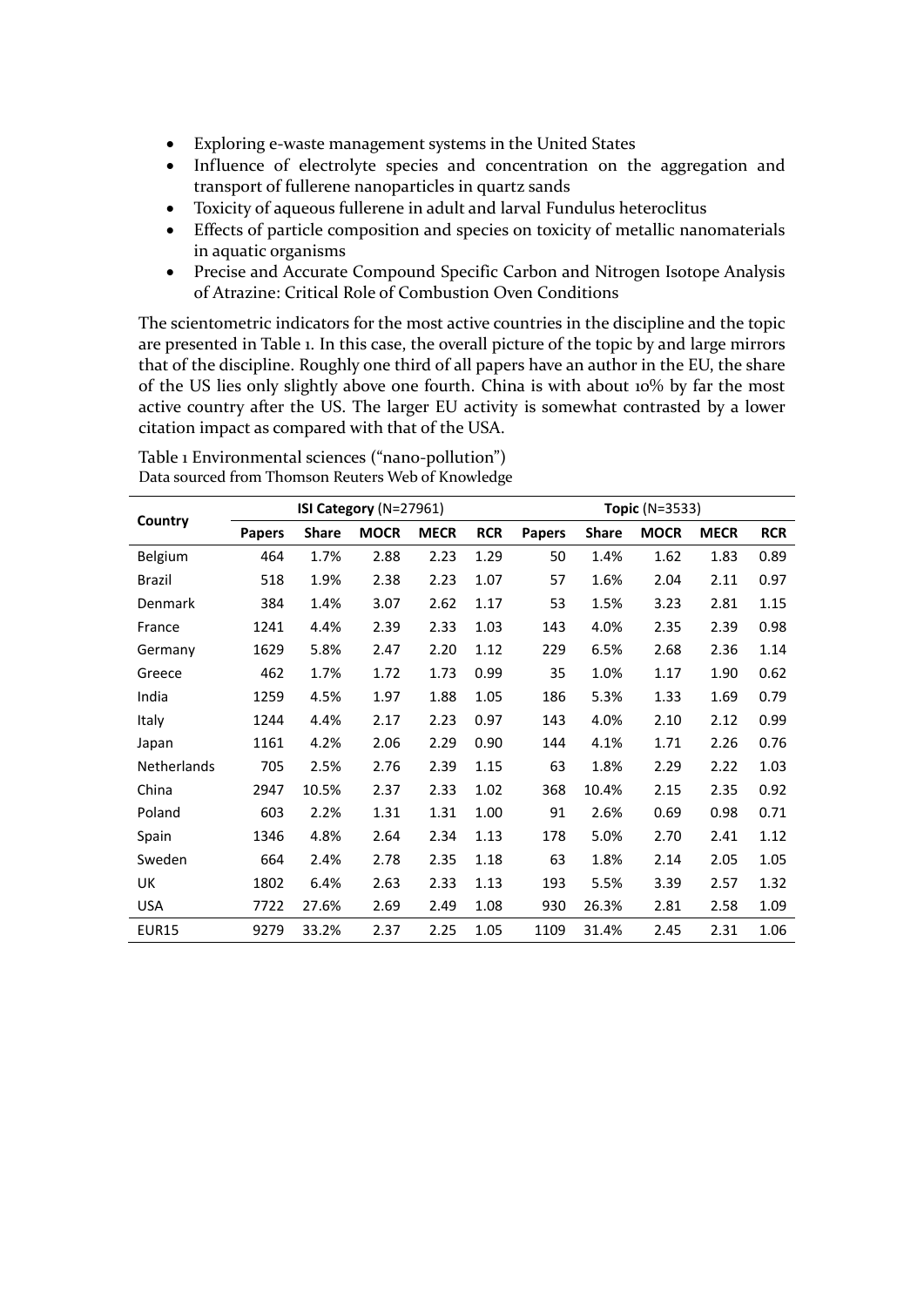

*Figure 1 Environmental sciences (top: subject category; bottom: emerging topic)*  Data sourced from Thomson Reuters Web of Knowledge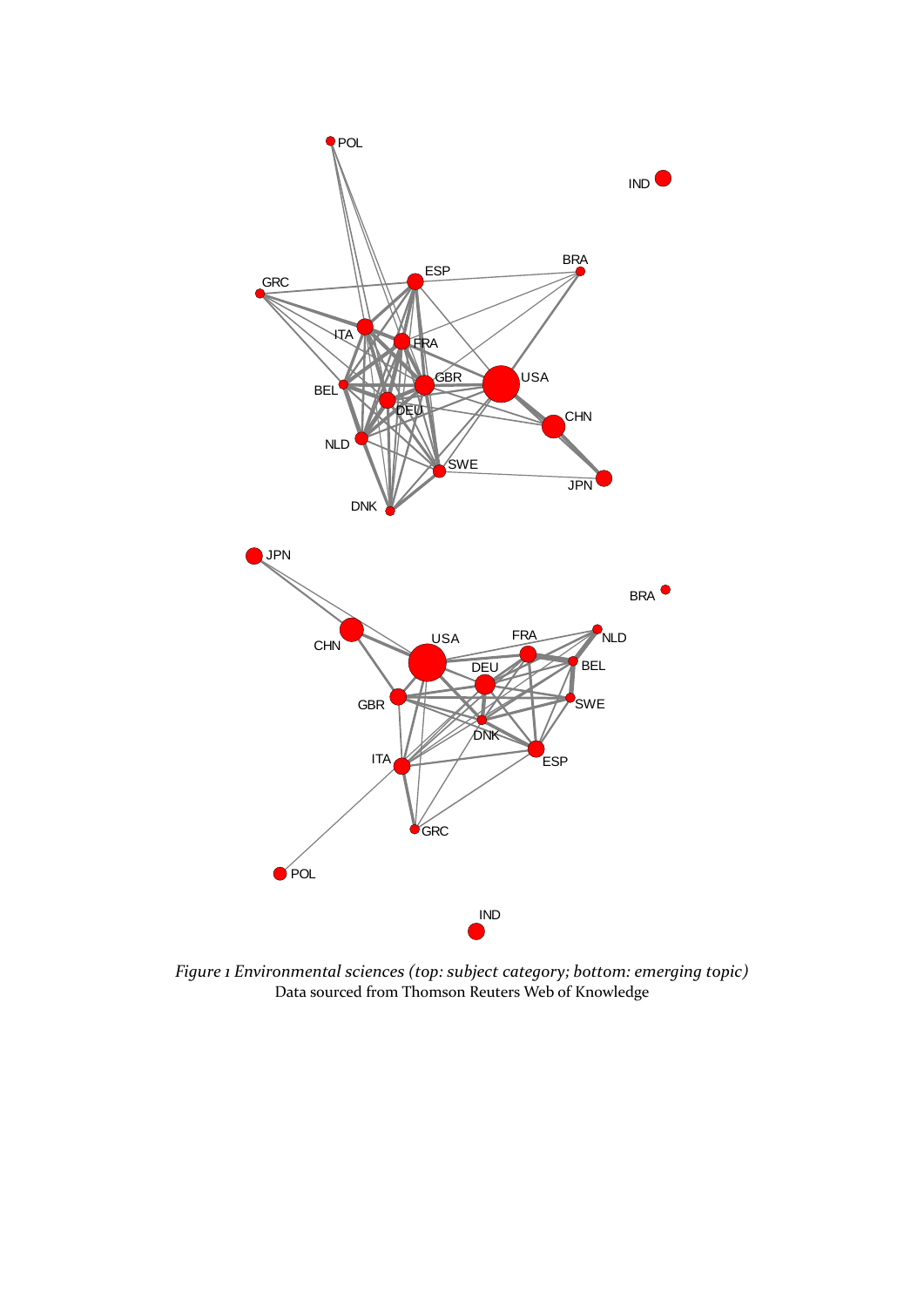The MOCR of the world total in "nano pollution" amounts to 2.18. The citation impact of the US and EU are distinctly above this reference value. Furthermore, the highest impact is achieved by the UK and Denmark. This is contrasted by the surprisingly low impact of Belgium and Greece. Finally, the relatively high impact of China's publications in this emerging topic is worth mentioning (cf. Glänzel et al., 2008). Its MOCR value exceeds that of Japan and is very close to reference standard. International collaboration in "nano pollution" is quite intense. The share of internationally co-authored papers in all papers ranges between more than 60% (Denmark and Belgium) and less than 20% (Poland, Brazil and India). The median amounts to 39.4%. The share of international co-publications in the US, China and Japan is traditionally moderate (25%–27% each). The members of the EU form a strong cluster in the WoS discipline (see Figure 1). The US are connected with the EU as well as with China and Japan. In the emerging topic, the coherence of the European cluster is less pronounced and the US form the most important node in the collaboration network.

#### *4.2. Energy & fuels*

The second topic emerges from research in energy & fuels. The number of clusters increased from seven in 1999–2003 to eight in the second period (2006–2008). One of the clusters in the second period has been labelled "biofuel". This cluster comprises 7059 documents and represents  $24.2\%$  (i.e. about  $1/4$ ) of the discipline. This topic can be considered to be of Type I emerging from a former cluster on fuels. It can be described by the following selected core documents (data sourced from Thomson Reuters Web of Knowledge).

- Process optimization for biodiesel production from mahua (Madhuca indica) oil using response surface methodology
- Continuous production of biodiesel via transesterification from vegetable oils in supercritical methanol
- Temperature effects on biohydrogen production in a granular sludge bed induced by activated carbon carriers
- Biohydrogen generation from jackfruit peel using anaerobic contact filter
- Biohydrogen-production from beer lees biomass by cow dung compost
- Isolation of hydrogen generating microflora from cow dung for seeding anaerobic digester
- Fermentative hydrogen production from xylose using anaerobic mixed microflora
- Sulfate effect on fermentative hydrogen production using anaerobic mixed microflora
- Biodiesel production via non-catalytic SCF method and biodiesel fuel characteristics
- Biological hydrogen production in suspended and attached growth anaerobic reactor systems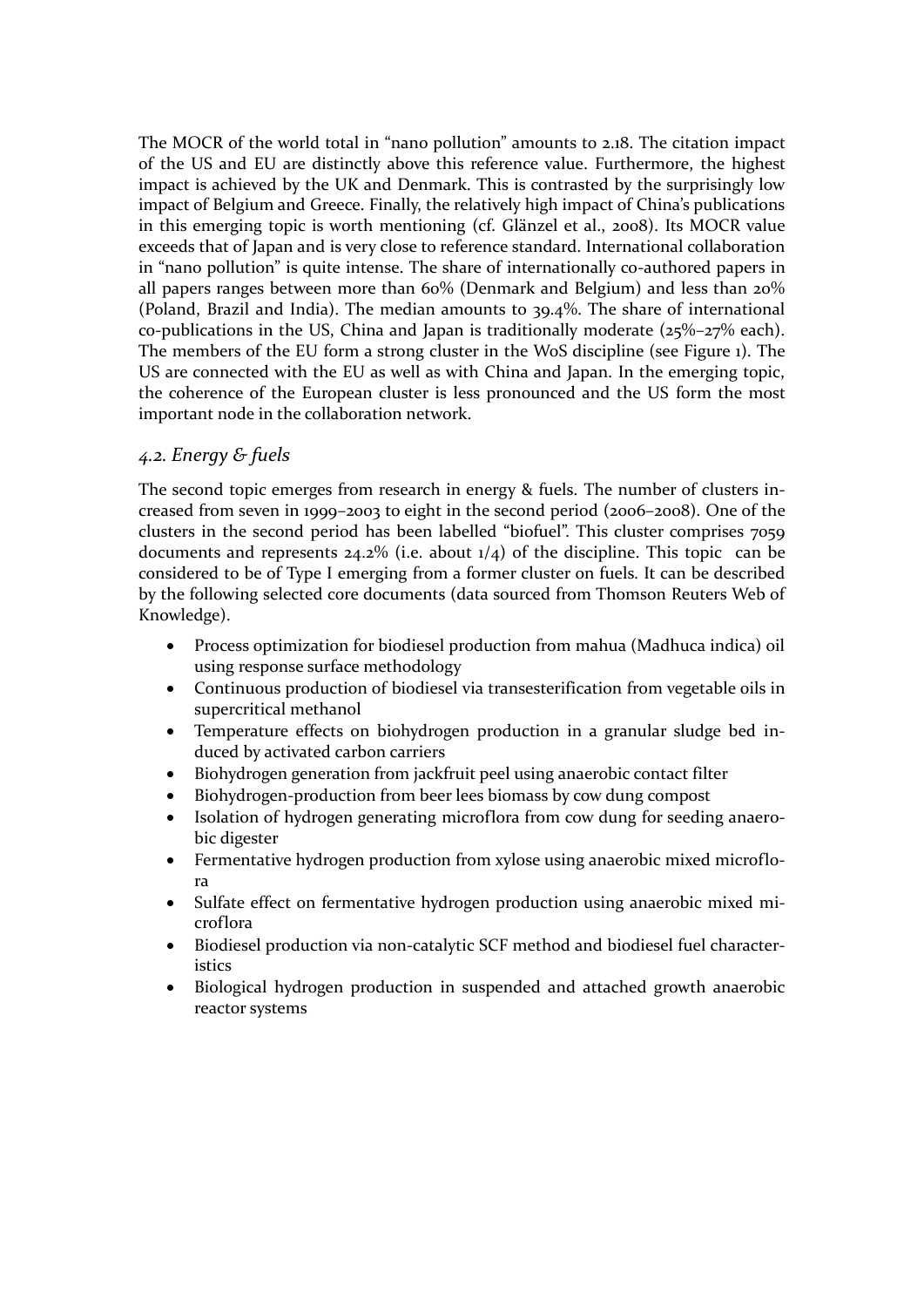The scientometric indicators for the most active countries in the discipline and the topic are presented in Table 2. Unlike in the previous case, the comparison of the emerging topic with the discipline reveals some interesting deviations. The EU is still responsible for slightly more than one fourth of all papers in both the topic and the domain, but US activity is rather low. In the emerging topic, it ranks even second after China. Beyond doubt, China is the most active country in biodiesel and Japan and India rank third and fourth after the US, respectively, outpacing all individual members of the EU. The MOCR of the topic "biofuel" amounts to 3.79. According to the expectation, both the EU and the US have an observed citation impact above this reference standard; however, their rather moderate MECR values implies that, on an average, neither the US nor the EU publish in journals with very high impact. The citation impact of the individual member countries reflect a quite differentiated picture with Denmark, Germany and the Netherlands at the high-end and Greece, Italy and France with indicator values somewhat above or even below the world standard. Japan, China and India are not only very active in this subject, their research is efficient as well. They outperform even several European countries in terms of citation impact (cf. Table 2). Biofuel related research apparently has become a strategic subject in these countries.

| Country            |               |              | ISI Category (N=29160) |             | <b>Topic</b> (N=7059) |               |              |             |             |            |
|--------------------|---------------|--------------|------------------------|-------------|-----------------------|---------------|--------------|-------------|-------------|------------|
|                    | <b>Papers</b> | <b>Share</b> | <b>MOCR</b>            | <b>MECR</b> | <b>RCR</b>            | <b>Papers</b> | <b>Share</b> | <b>MOCR</b> | <b>MECR</b> | <b>RCR</b> |
| Belgium            | 198           | 0.7%         | 3.94                   | 3.49        | 1.13                  | 50            | 0.7%         | 4.14        | 3.82        | 1.08       |
| Brazil             | 523           | 1.8%         | 3.50                   | 3.82        | 0.91                  | 140           | 2.0%         | 3.71        | 3.76        | 0.99       |
| Denmark            | 318           | 1.1%         | 5.00                   | 3.28        | 1.52                  | 75            | 1.1%         | 10.01       | 3.44        | 2.91       |
| France             | 1265          | 4.3%         | 3.27                   | 3.23        | 1.01                  | 328           | 4.6%         | 3.80        | 3.80        | 1.00       |
| Germany            | 1294          | 4.4%         | 3.35                   | 3.06        | 1.09                  | 326           | 4.6%         | 4.63        | 3.80        | 1.22       |
| Greece             | 462           | 1.6%         | 3.38                   | 3.27        | 1.04                  | 120           | 1.7%         | 3.59        | 3.13        | 1.15       |
| India              | 1510          | 5.2%         | 4.11                   | 3.97        | 1.04                  | 421           | 6.0%         | 4.53        | 3.88        | 1.17       |
| Italy              | 811           | 2.8%         | 3.40                   | 3.44        | 0.99                  | 223           | 3.2%         | 3.89        | 3.65        | 1.06       |
| Japan              | 1524          | 5.2%         | 3.52                   | 3.87        | 0.91                  | 499           | 7.1%         | 4.29        | 4.14        | 1.04       |
| <b>Netherlands</b> | 480           | 1.6%         | 3.94                   | 3.44        | 1.14                  | 94            | 1.3%         | 4.65        | 3.89        | 1.19       |
| China              | 3759          | 12.9%        | 3.68                   | 3.58        | 1.03                  | 1218          | 17.3%        | 4.12        | 3.78        | 1.09       |
| Poland             | 339           | 1.2%         | 2.47                   | 3.12        | 0.79                  | 97            | 1.4%         | 3.66        | 3.66        | 1.00       |
| Spain              | 1120          | 3.8%         | 3.51                   | 3.76        | 0.93                  | 262           | 3.7%         | 3.62        | 3.70        | 0.98       |
| Sweden             | 568           | 1.9%         | 3.71                   | 3.44        | 1.08                  | 93            | 1.3%         | 3.66        | 3.64        | 1.00       |
| UK                 | 1424          | 4.9%         | 3.26                   | 3.12        | 1.05                  | 307           | 4.3%         | 3.78        | 3.09        | 1.22       |
| <b>USA</b>         | 5136          | 17.6%        | 3.50                   | 3.23        | 1.08                  | 1036          | 14.7%        | 4.11        | 3.60        | 1.14       |
| <b>EUR15</b>       | 7778          | 26.7%        | 3.38                   | 3.31        | 1.02                  | 1806          | 25.6%        | 4.02        | 3.58        | 1.12       |

| Table 2 Energy & Fuels (biodiesel)                 |
|----------------------------------------------------|
| Data sourced from Thomson Reuters Web of Knowledge |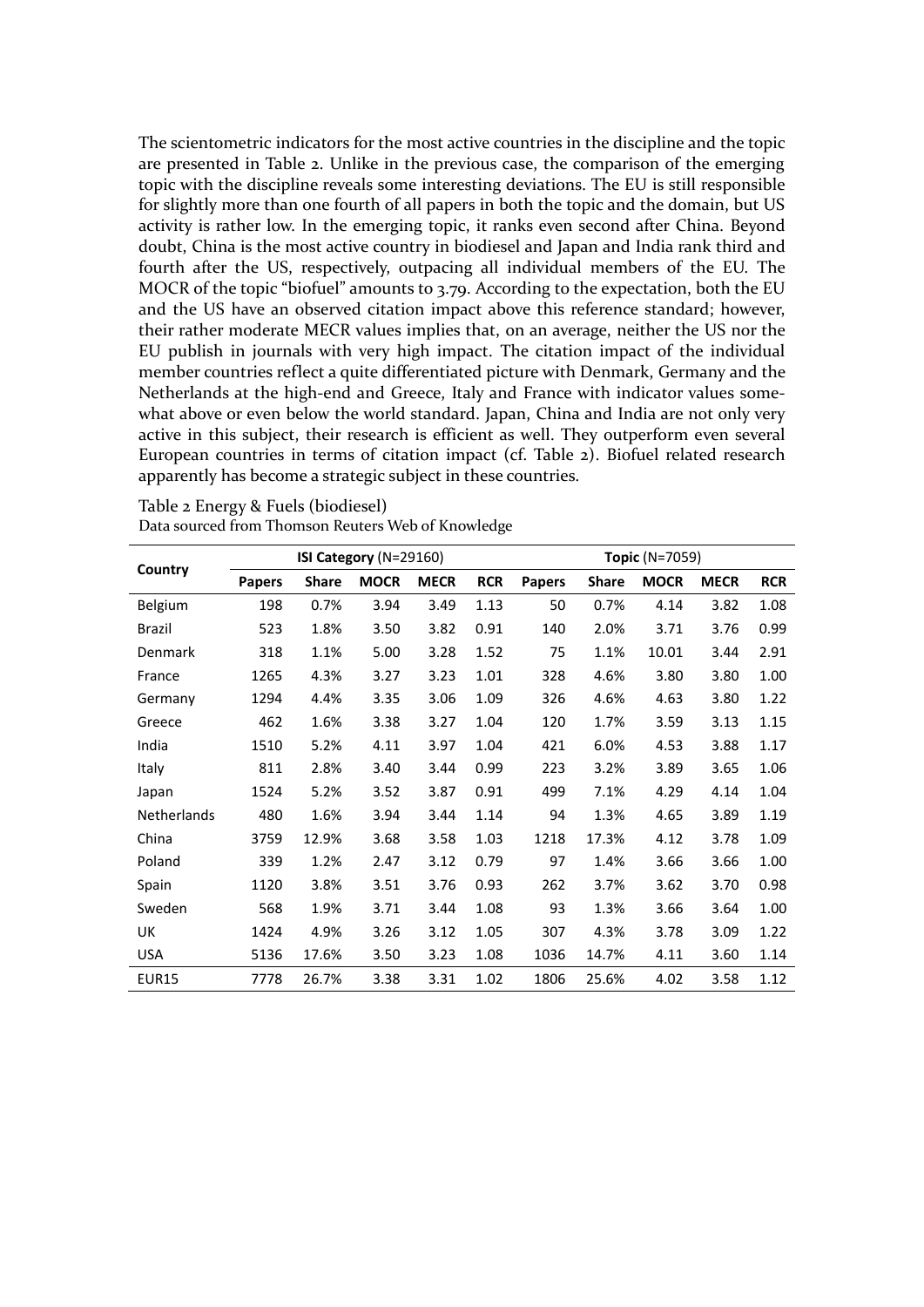

*Figure 2 Energy & Fuel (top: subject category; bottom: emerging topic)*  Data sourced from Thomson Reuters Web of Knowledge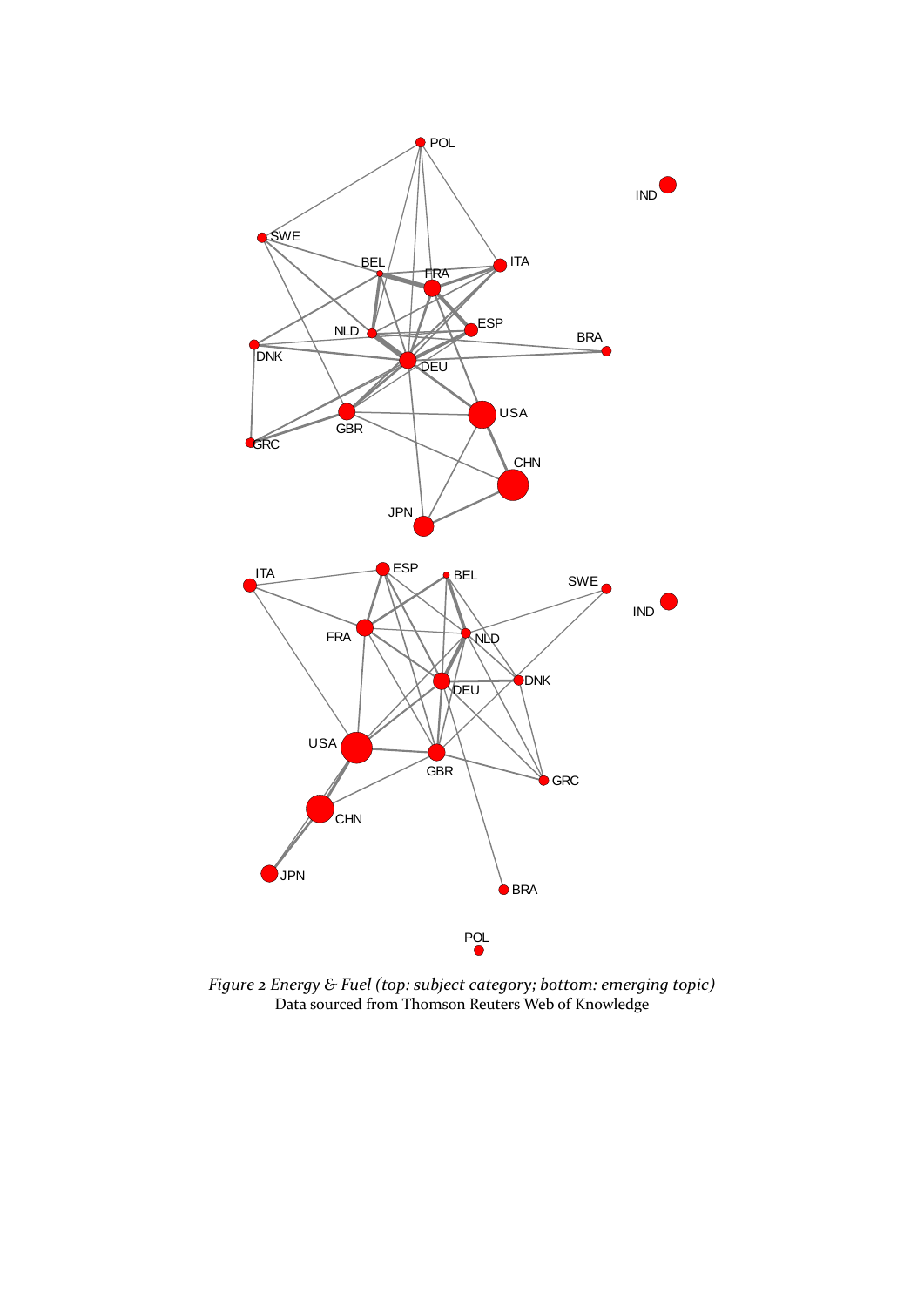International collaboration is less intense than in the previous case. Only Belgium has more than 50% internationally co-authored papers in its publication output. The corresponding share amounts to less than 20% each in Poland, China and India. The share of international co-publications of most countries in the selection fluctuates in a wide range around the median of 31.3%. Also the network is "looser" than was in nano pollution; the European cluster is less coherent, more scattered and it forms kind of an agglomerate of local clusters (see Figure 2). The USA form the bridge between the Far Eastern and the Europe groups.

### *4.3. Public, environmental & occupational health*

The third Subject Category is *public, environmental & occupational health.* This discipline is covered by both the Science Citation Index Expanded (SCIE) and the Social Sciences Citation Index (SSCI). The first period chosen for this subject category is 1999- 2001 and because of the size of this discipline, about 40% of papers in the period 2004- 2008 were selected for the second period. The number of clusters changed from six in the first period to seven in the second one. A new cluster comprises 5945 documents and represents 20.5% (i.e. about  $1/5$ ) of the discipline. Since many documents are related with the effects of global warming and air pollution, it has been labelled "environmental factors". We have selected ten core documents for the description (data sourced from Thomson Reuters Web of Knowledge).

- Mortality in 13 French cities during the August 2003 heat wave
- Ambient carbon monoxide may influence heart rate variability in subjects with coronary artery disease
- Temperature and mortality among the elderly in the United States A comparison of epidemiologic methods
- Effects of air pollution on heart rate variability: The VA Normative Aging Study
- Association of air pollution with increased incidence of ventricular tachyarrhythmias recorded by implanted cardioverter defibrillators
- The estimation of SARS incubation distribution from serial interval data using a convolution likelihood
- Mortality displacement of heat-related deaths A comparison of Delhi, Sao Paulo, and London
- Multipoint linkage analysis for a very dense set of markers
- Association of ventricular arrhythmias detected by implantable cardioverter defibrillator and ambient air pollutants in the St Louis, Missouri metropolitan area
- Focused exposures to airborne traffic particles and heart rate variability in the elderly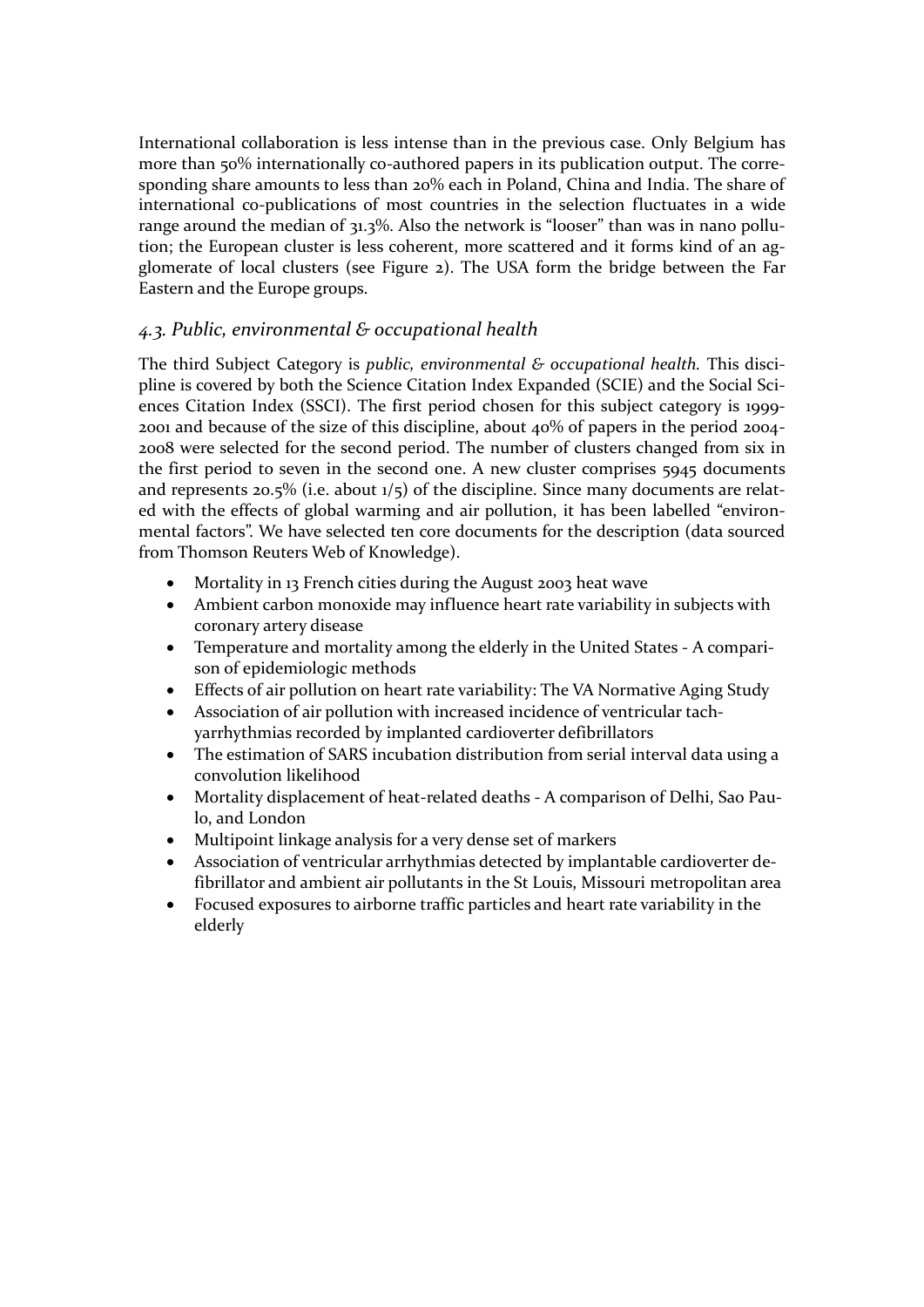| Country      |               |              | ISI Category (N=29044) |             | <b>Topic</b> ( $N = 5945$ ) |               |              |             |             |            |
|--------------|---------------|--------------|------------------------|-------------|-----------------------------|---------------|--------------|-------------|-------------|------------|
|              | <b>Papers</b> | <b>Share</b> | <b>MOCR</b>            | <b>MECR</b> | <b>RCR</b>                  | <b>Papers</b> | <b>Share</b> | <b>MOCR</b> | <b>MECR</b> | <b>RCR</b> |
| Belgium      | 335           | 1.2%         | 3.79                   | 3.08        | 1.23                        | 106           | 1.8%         | 4.27        | 3.39        | 1.26       |
| Brazil       | 1049          | 3.6%         | 1.90                   | 1.95        | 0.97                        | 282           | 4.7%         | 2.20        | 2.49        | 0.88       |
| Denmark      | 515           | 1.8%         | 5.22                   | 3.86        | 1.35                        | 107           | 1.8%         | 5.58        | 3.82        | 1.46       |
| France       | 963           | 3.3%         | 3.91                   | 3.43        | 1.14                        | 344           | 5.8%         | 4.07        | 3.51        | 1.16       |
| Germany      | 1131          | 3.9%         | 4.18                   | 3.17        | 1.32                        | 265           | 4.5%         | 4.69        | 3.56        | 1.32       |
| Greece       | 184           | 0.6%         | 4.55                   | 3.63        | 1.25                        | 50            | 0.8%         | 6.14        | 3.74        | 1.64       |
| India        | 404           | 1.4%         | 2.34                   | 2.61        | 0.90                        | 148           | 2.5%         | 2.20        | 2.71        | 0.81       |
| Italy        | 759           | 2.6%         | 3.77                   | 3.29        | 1.15                        | 209           | 3.5%         | 3.55        | 3.26        | 1.09       |
| Japan        | 773           | 2.7%         | 2.69                   | 2.99        | 0.90                        | 186           | 3.1%         | 3.09        | 3.16        | 0.98       |
| Netherlands  | 1046          | 3.6%         | 4.29                   | 3.86        | 1.11                        | 245           | 4.1%         | 4.44        | 4.00        | 1.11       |
| China        | 709           | 2.4%         | 3.17                   | 3.15        | 1.01                        | 193           | 3.2%         | 2.85        | 3.19        | 0.89       |
| Poland       | 210           | 0.7%         | 2.79                   | 2.85        | 0.98                        | 53            | 0.9%         | 2.96        | 3.01        | 0.98       |
| Spain        | 728           | 2.5%         | 3.25                   | 2.89        | 1.13                        | 193           | 3.2%         | 3.28        | 2.92        | 1.13       |
| Sweden       | 983           | 3.4%         | 4.08                   | 3.39        | 1.20                        | 163           | 2.7%         | 4.11        | 3.45        | 1.19       |
| UK           | 3387          | 11.7%        | 4.23                   | 3.52        | 1.20                        | 697           | 11.7%        | 4.65        | 3.70        | 1.26       |
| <b>USA</b>   | 13349         | 46.0%        | 4.44                   | 3.97        | 1.12                        | 2279          | 38.3%        | 4.89        | 4.09        | 1.19       |
| <b>EUR15</b> | 9088          | 31.3%        | 3.77                   | 3.33        | 1.13                        | 2126          | 35.8%        | 4.01        | 3.47        | 1.16       |

Table 3 Public, environmental & occupational health (environmental factors) Data sourced from Thomson Reuters Web of Knowledge

Table 3 shows the indicators for the most active countries. Beyond any doubt, the US is the most important contributor although the EU has a similar large share in the emerging topic. In this topic, the UK is ranking second after the US in terms of activity, followed by France and Brazil; this is remarkable since China's contribution is low although SARS was one of the issues studied in the literature of this cluster. Also Germany's contribution is strikingly moderate.

The MOCR of the complete topic "environmental factors" amounts to 3.82. The observed citation impact of the EU and the US are again above this reference standard but the values are clearly in favour with the United States. Within the EU, Denmark, the UK, Germany and the Netherlands attract most citations on an average. Most strikingly, Greece has the highest impact with MOCR=6.14 but this is based on a rather small set of papers (cf. Table 3). Also, 60% of the Greek papers in this topic have a co-author in the US and/or another EU country. The citation impact of Brazil and the Asian countries remain distinctly below the reference standard of 3.82.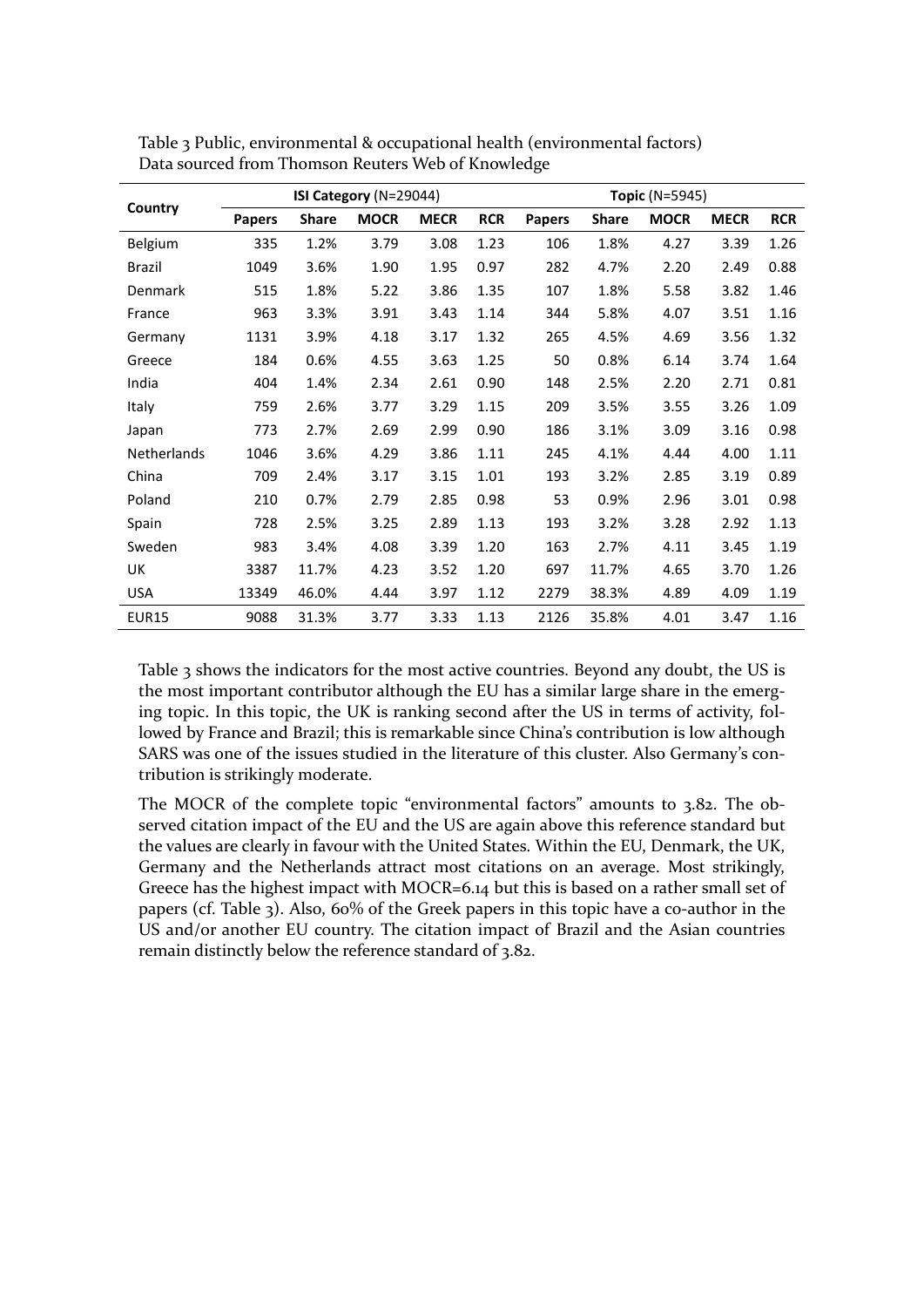

*Figure 3 Public health (top: subject category; bottom: emerging topic)*  Data sourced from Thomson Reuters Web of Knowledge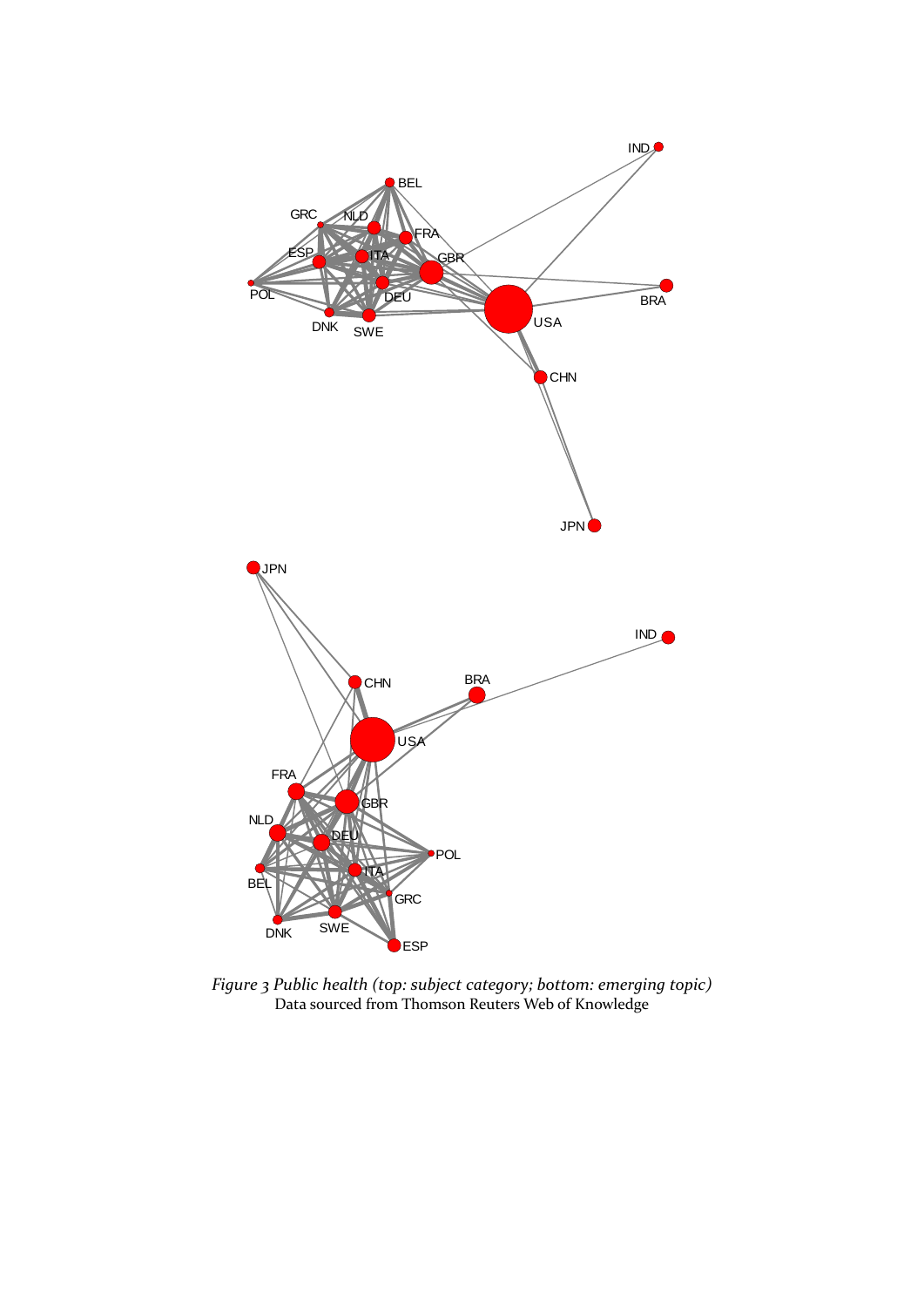"Environmental factors" is apparently a global topic; international collaboration is intense and the network has two important nodes, namely the US (globally) and the UK (locally) in Europe (see Figure 4). Three countries (Greece, Belgium and Denmark) have 60% or more internationally co-authored papers in its publication output and only India has a percentage of international papers below  $25\%$ . The median (51.2%) of the selection is pronouncedly high. Almost one third (31.9%) of the US papers in the emerging topic have a foreign co-author

#### *4.4. Biomedical engineering*

The last Subject Category, which has been selected, is *biomedical engineering.* Here the number of clusters increased from eight (1999-2003) to nine (2004-2008). The cluster labelled "brain-machine interface" existed already in the first period but it has considerably grown: The growth rate amounts to 35.4%. In the second period the cluster comprises  $5632$  documents and thus represents 19.4% (i.e. almost  $1/5$ ) of the discipline. The topic has been labelled "brain-machine interface". Typical core documents are listed below (data sourced from Thomson Reuters Web of Knowledge).

- "Virtual keyboard" controlled by spontaneous EEG activity
- Planar gradiometer for magnetic induction tomography (MIT): theoretical and experimental sensitivity maps for a low-contrast phantom
- Adaptive BCI based on variational Bayesian Kalman filtering: An empirical evaluation
- Model-based neural decoding of reaching movements: A maximum likelihood approach
- Ascertaining the importance of neurons to develop better brain-machine interfaces
- Anasynchronously controlled EEG-based virtual keyboard: Improvement of the spelling rate
- Boosting bit rates in noninvasive EEG single-trial classifications by feature combination and multiclass paradigms
- Support vector channel selection in BCI
- Classification of single-trial electroencephalogram during finger movement
- BCI2000: A general-purpose, brain-computer interface (BCI) system

Scientometric indicators for the most active countries in BCI and related issues are shown in Table 4. Nearly  $40\%$  of all papers have an author in the EU. The US has a distinctly lower share. Within the European Union, we find by and large the usual balance of productivity: UK, Germany, France and Italy are the most active members, where, in this case, Italy is even more active than France.

The MOCR of the world total in "brain-machine interface" amounts to 2.67. As in the previous case, the MOCR values of the EU and the US are above this reference standard and the US MOCR exceeds that of the EU. The distribution within the EU somewhat differs from that of the discipline as well as of the previous emerging topics. Spain, the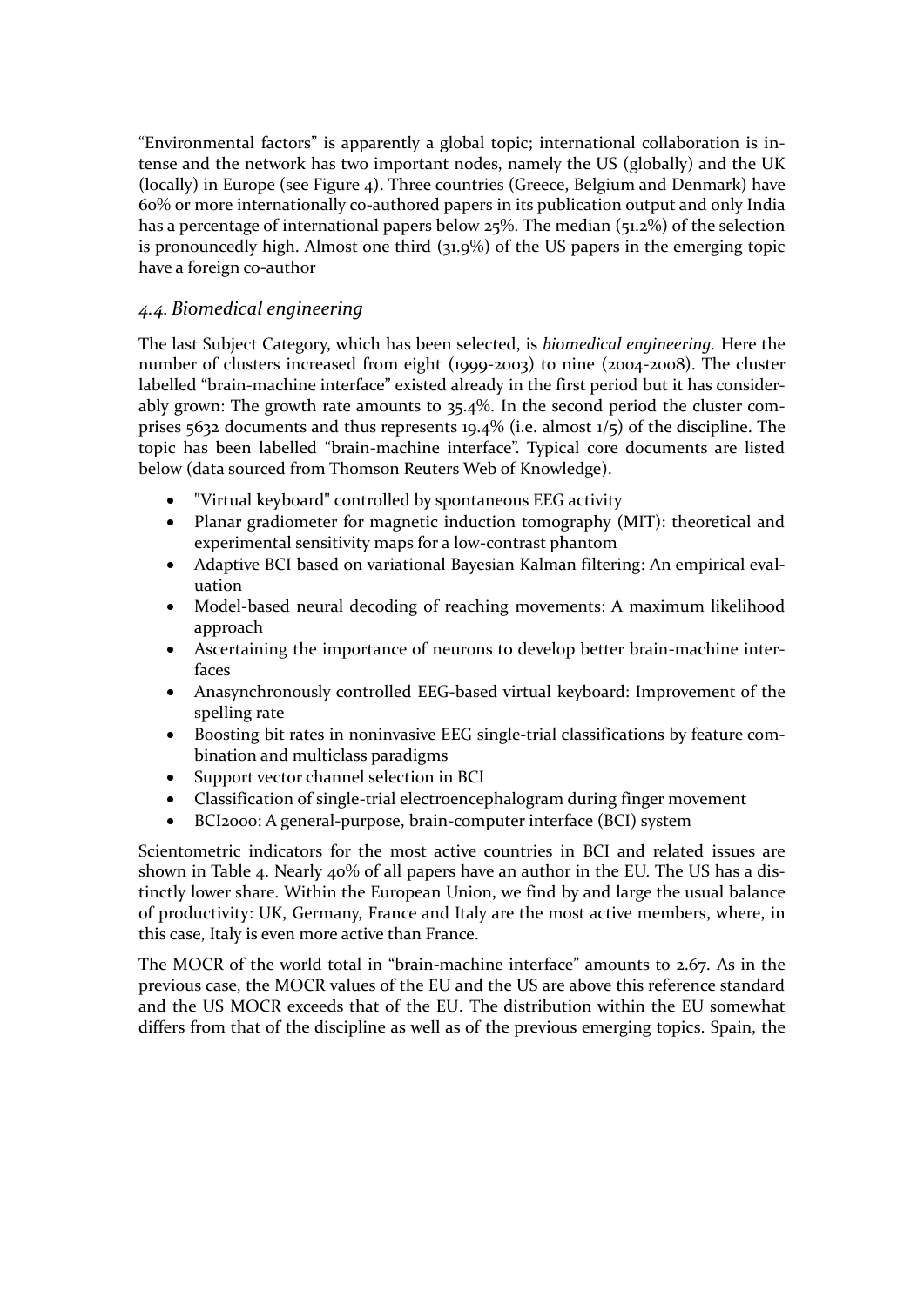Netherlands and Italy attract, on an average, more citations than Denmark, the UK and Germany.

International collaboration is relative intense. Denmark has more than 60% internationally co-authored papers in its publication output and only two countries (India and USA) have a percentage of international papers below 25%. The median of  $36.7\%$  is in line with the expectations. However, the network differs from the previous ones as there is no distinct EU cluster. Europe, the US, Asia and Brazil form one large cluster. Only India remains somewhat isolated (cf. Figure 4).

| Country      |               |              | ISI Category (N=29071) |             | Topic $(N=5632)$ |               |              |             |             |            |
|--------------|---------------|--------------|------------------------|-------------|------------------|---------------|--------------|-------------|-------------|------------|
|              | <b>Papers</b> | <b>Share</b> | <b>MOCR</b>            | <b>MECR</b> | <b>RCR</b>       | <b>Papers</b> | <b>Share</b> | <b>MOCR</b> | <b>MECR</b> | <b>RCR</b> |
| Belgium      | 401           | 1.4%         | 4.33                   | 3.61        | 1.20             | 83            | 1.5%         | 2.96        | 2.67        | 1.11       |
| Brazil       | 466           | 1.6%         | 2.54                   | 3.21        | 0.79             | 95            | 1.7%         | 2.00        | 2.68        | 0.75       |
| Denmark      | 269           | 0.9%         | 3.97                   | 3.82        | 1.04             | 94            | 1.7%         | 2.51        | 2.98        | 0.84       |
| France       | 1165          | 4.0%         | 3.94                   | 3.98        | 0.99             | 241           | 4.3%         | 2.95        | 2.95        | 1.00       |
| Germany      | 2244          | 7.7%         | 4.07                   | 3.86        | 1.05             | 338           | 6.0%         | 2.69        | 2.67        | 1.01       |
| Greece       | 341           | 1.2%         | 2.60                   | 3.00        | 0.87             | 98            | 1.7%         | 2.19        | 2.72        | 0.81       |
| India        | 301           | 1.0%         | 3.02                   | 3.44        | 0.88             | 48            | 0.9%         | 1.98        | 2.23        | 0.89       |
| Italy        | 1617          | 5.6%         | 3.58                   | 3.61        | 0.99             | 296           | 5.3%         | 3.05        | 2.88        | 1.06       |
| Japan        | 1994          | 6.9%         | 3.87                   | 4.34        | 0.89             | 221           | 3.9%         | 2.38        | 2.95        | 0.80       |
| Netherlands  | 1103          | 3.8%         | 4.63                   | 4.38        | 1.06             | 196           | 3.5%         | 3.53        | 3.17        | 1.11       |
| China        | 1751          | 6.0%         | 4.17                   | 4.15        | 1.00             | 256           | 4.5%         | 2.01        | 2.68        | 0.75       |
| Poland       | 279           | 1.0%         | 1.91                   | 2.52        | 0.76             | 71            | 1.3%         | 1.82        | 2.34        | 0.78       |
| Spain        | 736           | 2.5%         | 3.39                   | 3.64        | 0.93             | 207           | 3.7%         | 3.13        | 2.91        | 1.08       |
| Sweden       | 535           | 1.8%         | 3.75                   | 3.95        | 0.95             | 119           | 2.1%         | 2.63        | 2.83        | 0.93       |
| UK           | 2553          | 8.8%         | 4.10                   | 3.91        | 1.05             | 546           | 9.7%         | 3.00        | 3.04        | 0.98       |
| <b>USA</b>   | 10278         | 35.4%        | 4.61                   | 4.20        | 1.10             | 1990          | 35.3%        | 3.09        | 3.36        | 0.92       |
| <b>EUR15</b> | 10772         | 37.1%        | 3.80                   | 3.81        | 1.00             | 2227          | 39.5%        | 2.84        | 2.88        | 0.98       |

Table 4 Biomedical engineering (BMI) Data sourced from Thomson Reuters Web of Knowledge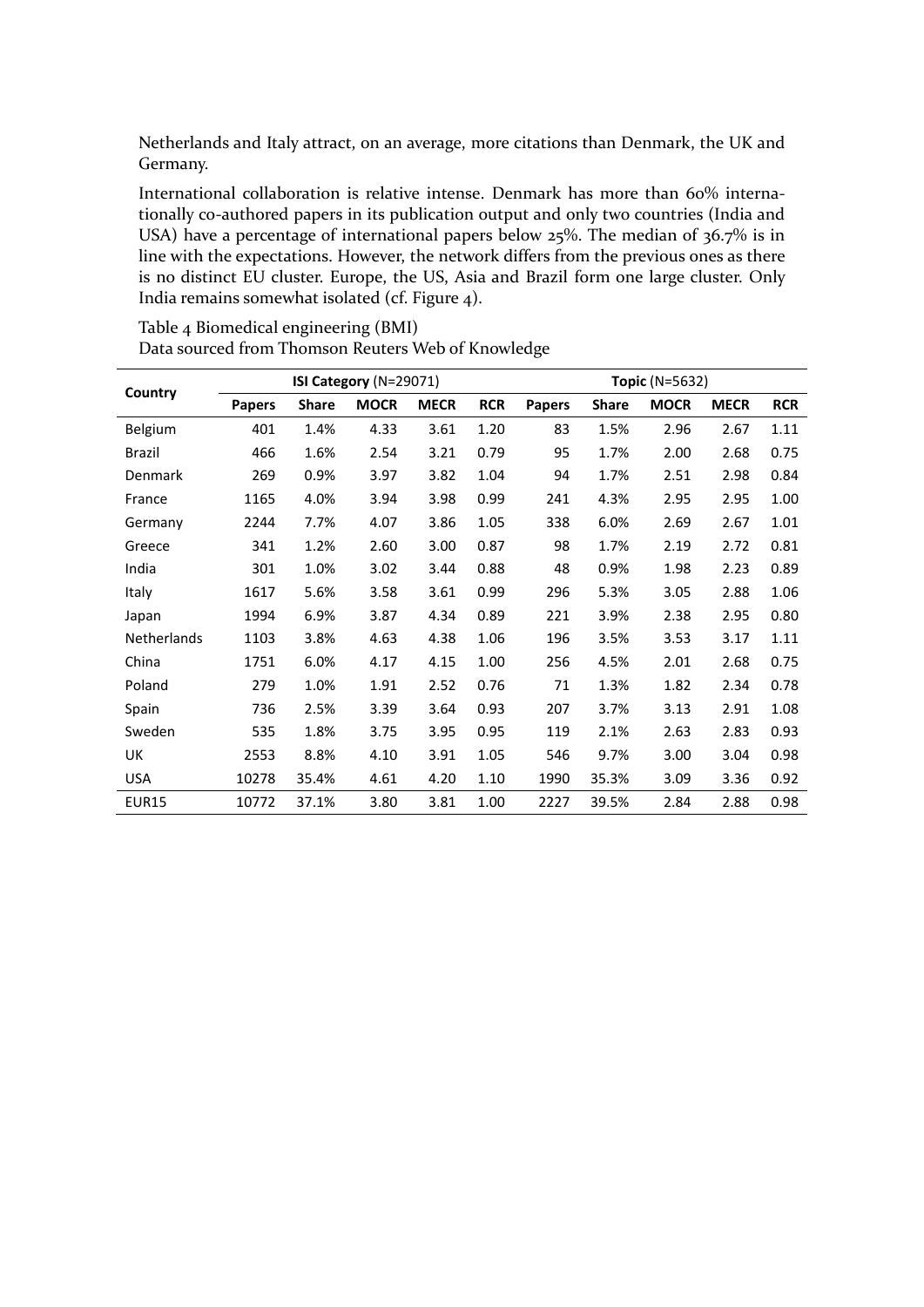

*Figure 4 Biomedical research (top: subject category; bottom: emerging topic)*  Data sourced from Thomson Reuters Web of Knowledge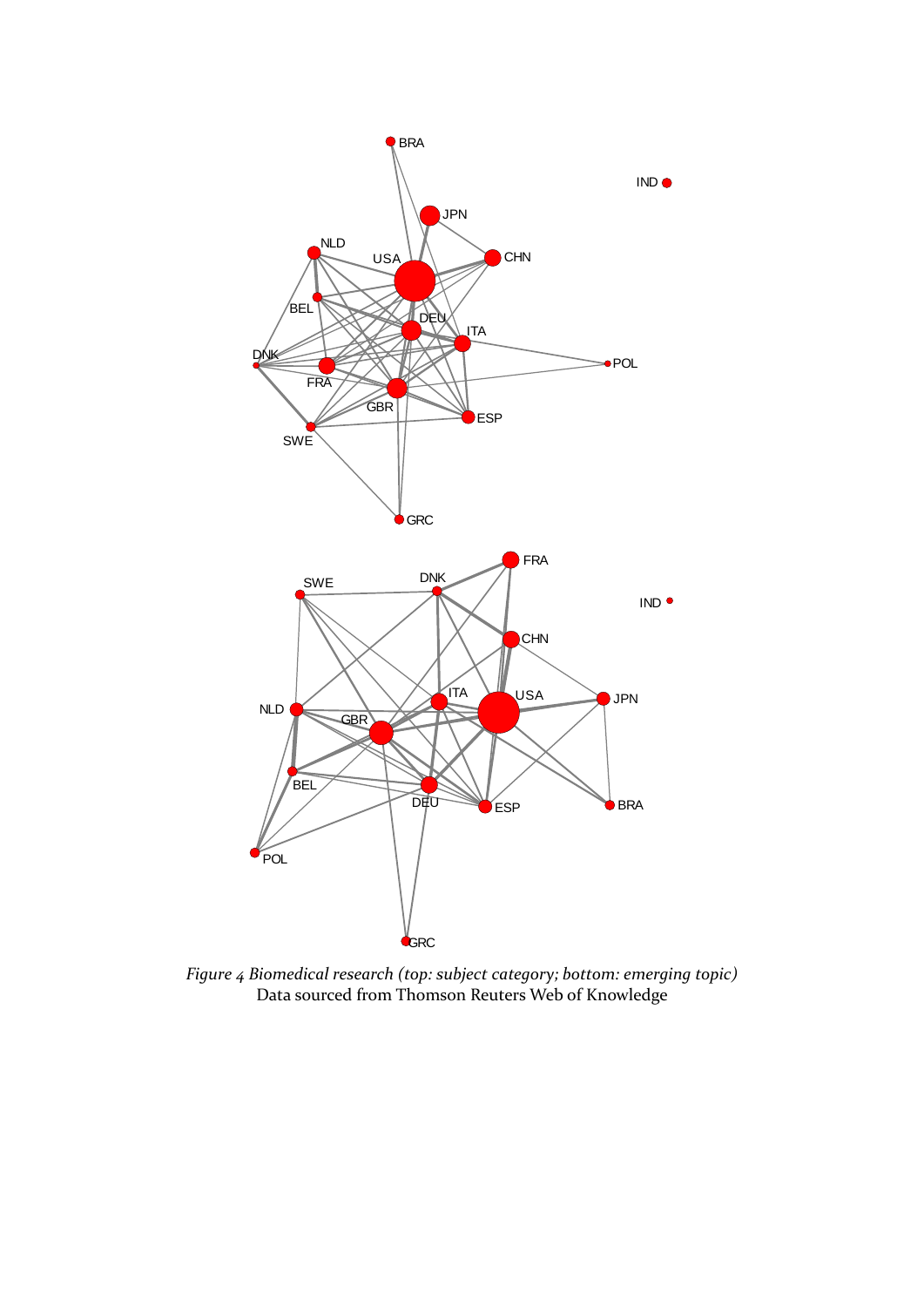#### 5. CONCLUSIONS

Patterns of publication activity and citation impact, on one hand, and international collaboration, on the other hand, reflect important characteristics of emerging topics. Several topics might require intense international collaboration like the "environmental factors" in public health. Here, of course, regional aspects play an important part as well. Factors might, for instance, differ in individual world regions but the fundamental phenomenon remains a global one. By contrast, BCI related research might be a truly global issue since here we have not found any sub-clusters or polarisation. The loose networks in biofuel shows that national issues might be in the foreground here. The differentiation in industry between sugarcane in Brazil, corn in the US and rice straw in Japan might illustrate this regional aspect. "Nano pollution" is phenomenon of the industrialised world. Nevertheless, through environmental factors it becomes, in a sense, a global issue again.

The "scientific productivity" of the EU is except for "environmental factors" in public health distinctly higher than that of the USA. However, the US somewhat outperforms Europe in terms of citation impact in all selected topics, although the deviation between the US and EU indicator values is not dramatic. Several European countries achieved an outstanding citation impact, which, in particular, exceeded the European and the US standard by far.

Finally, the essential contribution of the emerging economies in Asia and South America to the research in the topics "nano pollution" and "biofuel" is worth mentioning. The high citation impact substantiates the efficiency of their efforts.

#### ACKNOWLEDGEMENT

Methodology has partially been developed in the context of the ERACEP project within the Coordination and Support Actions (CSAs) of the European Research Council (ERC) work programme. The authors wish to acknowledge this support.

#### **REFERENCES**

- Braam, R.R., Moed, H.F., van Raan, A.F.J. (1991a). Mapping of science by combined cocitation and word analysis, Part 1: Structural aspects. *Journal of the American Society for Information Science*, 42 (4), 233–251.
- Braam, R.R., Moed, H.F., van Raan, A.F.J. (1991b). Mapping of science by combined cocitation and word analysis, Part II: Dynamical aspects. *Journal of the American Society for Information Science*, 42 (4), 252–266.
- Braun, T., Glänzel, W., Schubert, A. (1985), *Scientometric Indicators. A 32-Country Comparison of Publication Productivity and Citation Impact*. World Scientific, Singapore – Philadelphia.